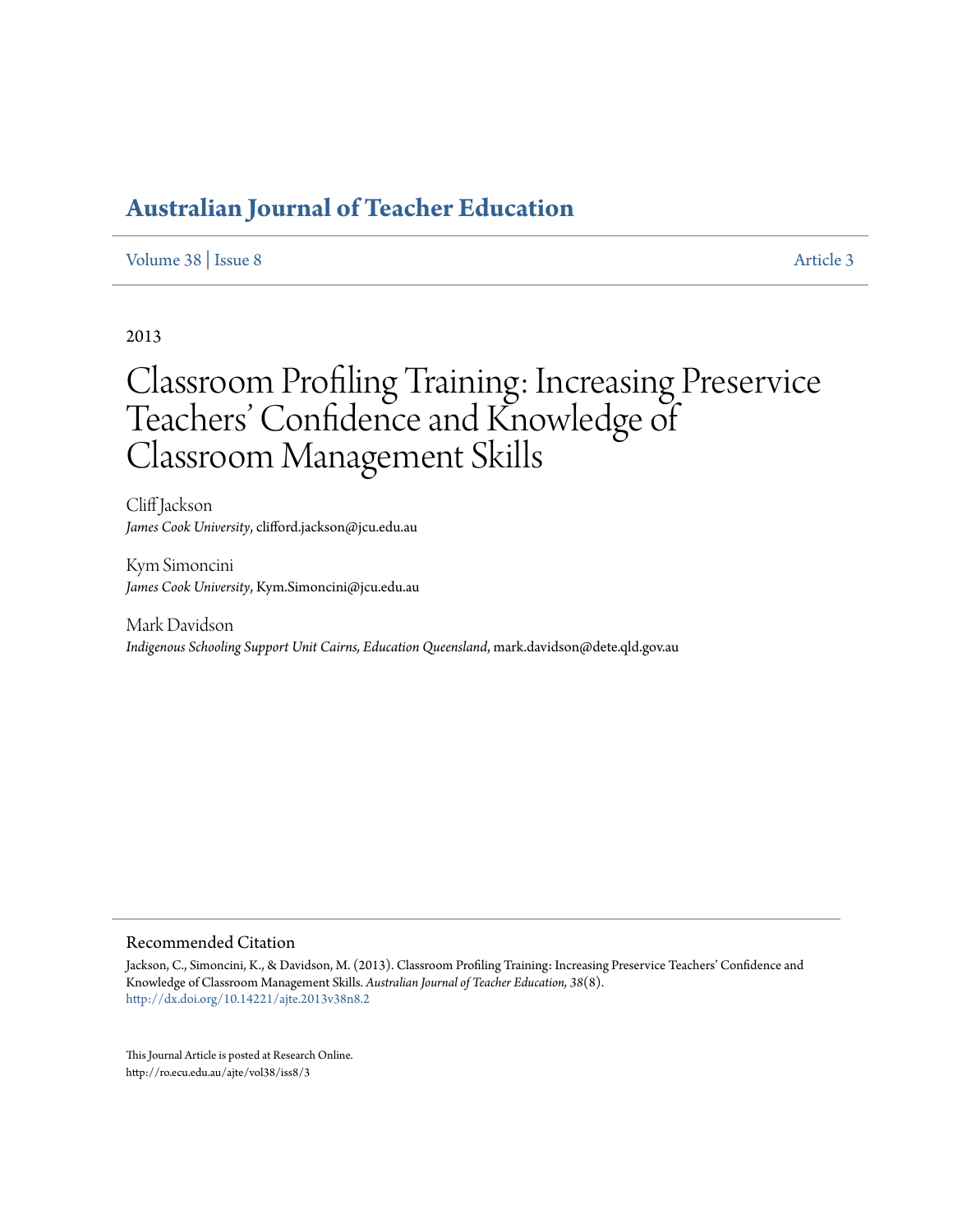# **Classroom Profiling Training: Increasing Preservice Teachers' Confidence and Knowledge of Classroom Management Skills**

Cliff Jackson Kym Simoncini James Cook University Mark Davidson Indigenous Schooling Support Unit Cairns, Education Queensland

*Abstract: Classroom management is a serious concern for beginning teachers including preservice teachers. The Queensland Department of Education, Training and Employment (DETE) has developed the Essential Skills for Classroom Management (ESCM), a system of positive and pro-active strategies for maintaining supportive learning environments. In addition, the DETE offers Classroom Profiling, a data driven, non-judgmental process to allow teachers to reflect on the classroom management strategies they employ. This qualitative study investigated whether Classroom Profiling training could increase preservice teachers' knowledge and confidence in using ESCM. Fifteen preservice teachers in their final year of a Bachelor of Education degree in Far North Queensland participated in the study. Methods included surveys and a focus group discussion. Findings suggested that Classroom Profiling training improved preservice teachers' perceptions of their knowledge and confidence in classroom management techniques including the ESCM* 

# **Introduction**

Preservice teachers are required to demonstrate their ability to meet professional standards before they are eligible to graduate into the teaching profession. Both the recently established *Australian Professional Standards for Teachers* (Australian Institute of Teaching and School Leadership, 2011) and the *Professional Standards for Queensland Teachers* (Queensland College of Teachers (QCT), 2006) require teachers to *create and maintain safe and supportive learning environments*. The QCT (2006) further elaborated that at a minimum, teachers must be able to "establish, communicate and maintain clear expectations for student learning and behaviour", "provide explicit feedback on appropriate behaviour" and "explicitly teach skills to assist students to assume responsibility for themselves and behave responsibly towards others" (p. 13). Thus, to successfully create and maintain supportive learning environments, teachers must be skilled in classroom management.

Classroom management has a broader meaning than behaviour management and includes not only monitoring and managing behaviour but also arranging the physical environment, establishing and maintaining classroom procedures, and creating an environment that supports learning (Sandford, Emmer & Clements, 1983; Emmer, 1987). Our choice of the term classroom management rather than the often used behaviour management is indicative of our belief that teachers' professional reflections should holistically focus on the classroom environment inclusive of teacher strategies and student behaviour rather than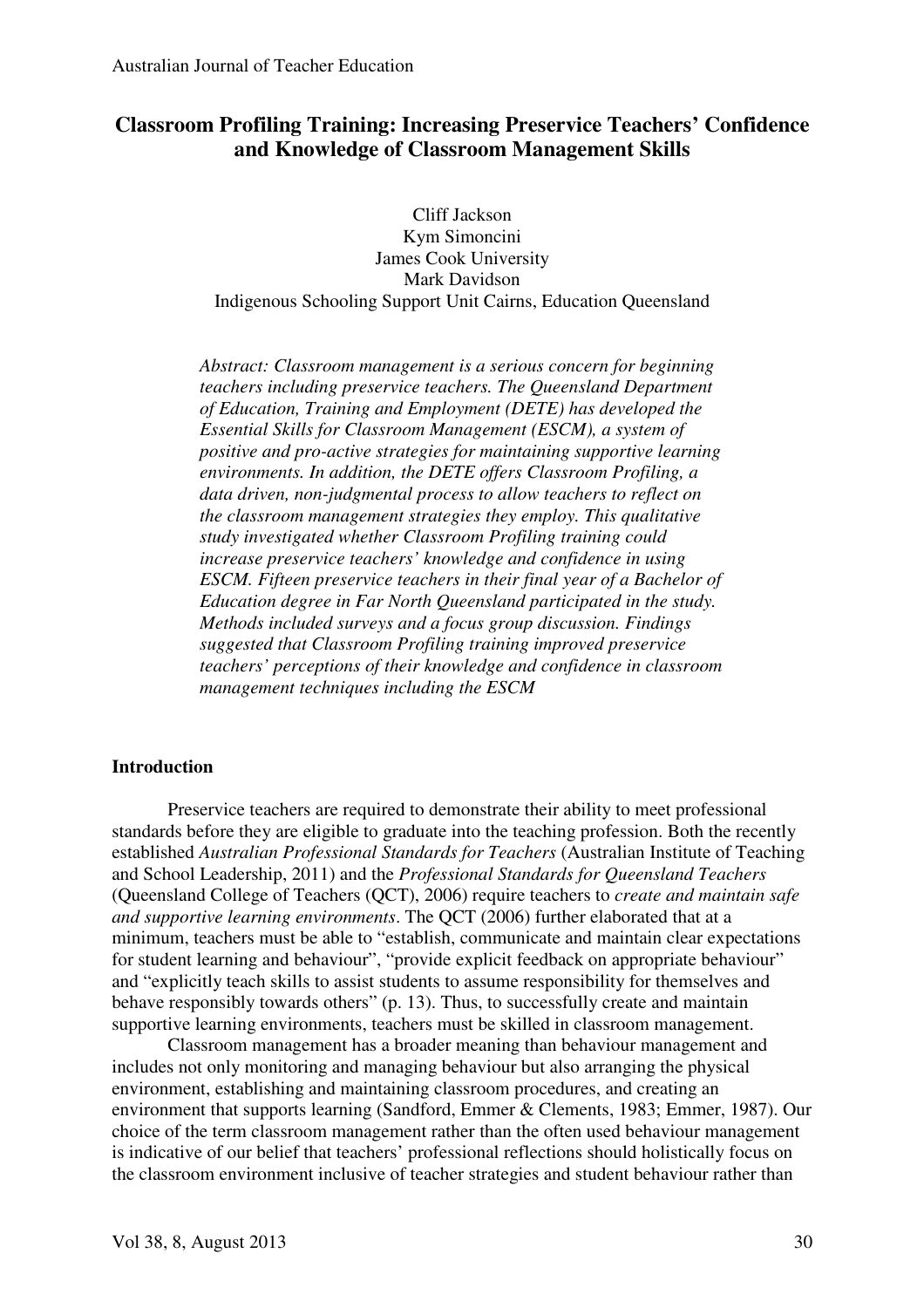solely focus on student (mis)behaviour. The use of the term classroom management in this paper therefore also refers to behaviour management and classroom behaviour management as cited within the literature.

Within a classroom management approach, teachers explicitly model and highlight desirable behaviours (Emmer & Stough, 2001), actively and carefully plan a positive classroom environment (Beaman & Wheldall, 2000; Simonsen, Fairbanks, Briesch, Myers, & Sugai, 2008) and preferentially use preventive rather than corrective strategies to manage classroom situations. Preventative strategies can also be termed proactive strategies. These strategies can prevent inappropriate behaviour from occurring and situations escalating (Clunies‐Ross, Little & Kienhuis, 2008). When dealing with student misbehaviour, preventative measures are more effective than corrective approaches (De Jong, 2005; Simonsen et al., 2008; Sugai & Horner, 1999). Preventative management strategies and techniques, however, need to be developed and emphasised in teacher education courses as they do not come naturally to preservice teachers (Reupert & Woodcock, 2010).

Training in preventative management strategies will assist preservice teachers to understand how to deal with the behaviour they are most likely to encounter. The most common reported classroom behaviour problems are not major infringements or violent behaviours; rather, they are minor infractions and disruptions including inattention, calling out, talking out of turn and disturbing others (Arbuckle & Little, 2004; Clunies‐Ross, Little & Kienhuis, 2008; Wheldell & Merrett, 1988). Constantly dealing with these behaviours leads to teacher anxiety and perceptions of loss of control (Geving, 2007).

# **Literature Review**

Beginning teachers and preservice teachers consistently perceive classroom management as a serious challenge (AEU, 2009; Evertson & Weinstein, 2006; Kafman & Moss, 2010; Peters, 2012; Ritter & Hancock, 2007; Veenman, 1984**)**. Dealing with behaviour problems are a major cause of teacher stress and burnout as well as job dissatisfaction (Evertson & Weinstein, 2006; Geving, 2007). Frustration with classroom management issues are cited as a primary reason by teachers who leave the profession (Ingersoll & Smith, 2003; Lewis, Romi, Qui & Katz, 2003; Liu & Meyer, 2005). There is no evidence to suggest that new teachers will 'pick up' classroom management skills with time and experience (Oliver & Reschly, 2007). These authors suggest that while surveys show experienced teachers have fewer concerns regarding classroom management, teachers who did not learn to manage their classrooms may have left the profession.

 Classroom management is perceived by both teachers and principals as important indicator of competence. The ability to manage students' behaviour is an integral component of teacher's professional identity (McCormick & Shi, 1999). For beginning teachers, feelings of success and failure in the control of classroom behaviour determined how these teachers conceived their professional competence (Huntly, 2008). Similarly, school principals perceive classroom management as one of the most important items of teacher competence (Cheng & Cheung, 2004; Jones, 2006). In Australia, two thirds of principals rated student discipline and behaviour of high importance when appraising teachers in their school (McKenzie, Rowley, Weldon & Murphy, 2011).

 Many beginning teachers feel their training in classroom management is lacking (Giallo & Little 2003; Jones, 2006; Maskan 2007; Putnam, 2009; Romano, 2008). In a report prepared for the Department of Education, Employment and Workplace relations, less than half of the early career teachers surveyed (n =3324) considered their preservice teacher education course helpful or very helpful in preparing them for handling a range of classroom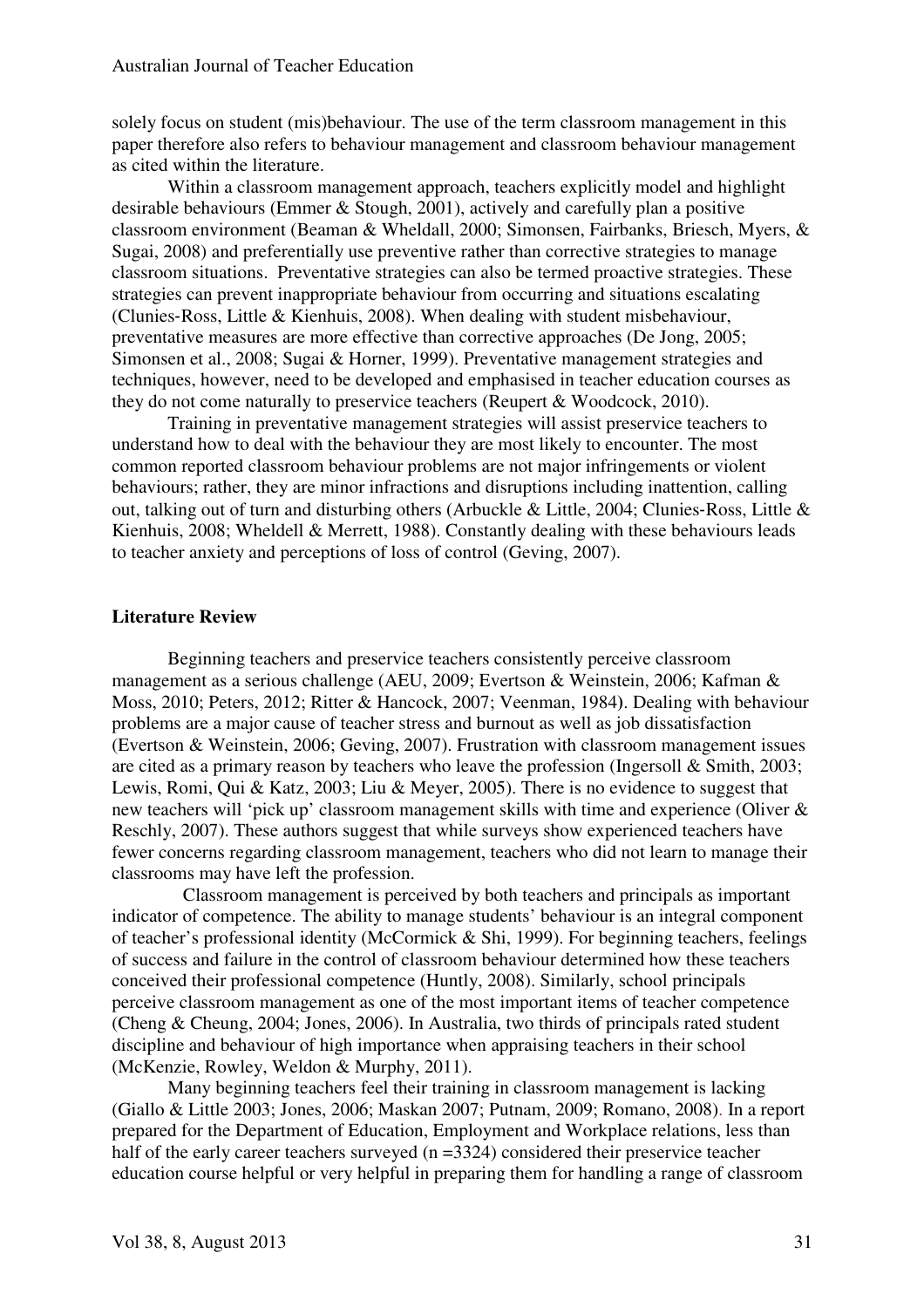management situations (McKenzie et al., 2011). This finding echoes earlier reports of teachers' limited preparation for classroom management where 1123 Victorian beginning teachers rated their preservice preparation in aspects of classroom management as preparing them to a moderate extent for professional practice (Ingvarson, Beavis & Kleinhenz, 2004).

School principals similarly perceive teacher preparation courses to be lacking in the area of behaviour and classroom management. In the *Staff in Australia's Schools* report, principals were asked to assess how well recent teacher graduates were prepared in a range of aspects of teaching and other work in schools. Only 30.4% of primary principals and 26.1% of secondary principals thought recent graduates were well prepared in managing classroom activities effectively (McKenzie et al., 2011). A study of 251 secondary principals in the United States revealed that classroom management was the most likely cause of teacher ineffectiveness (Torff & Sessions, 2009). These researchers urged teacher education course providers to include more classroom management rather than focusing solely on content knowledge.

Further evidence that teachers feel unprepared and lack confidence in classroom management comes from teachers' preference for professional development in classroom management. The OECD's (2009) *Creating Effective Teaching and Learning Environment* report ranked student discipline and behaviour third (out of 11) on a list of work aspects teachers wished further professional development training. Similarly, in the United States teachers reported a preference for receiving professional development activities related to instructional skills and classroom management. First year teachers reported a preference for classroom management professional development (Coalition for Psychology in Schools and Education, 2006). In Australia, 80% of 79 Victorian new graduate and student teachers indicated that they would like additional training in behaviour management strategies (Giallo & Little, 2003).

Teacher education courses on classroom management are often criticised as being too theoretical (Darling-Hammond, 2010; Maskan, 2007). In Australia, classroom management courses are considered disconnected or delivered too far in advance of professional experience placements (O'Neill & Stephenson, 2011). According to McNally and colleagues (2005) preservice teaches need some classroom experience before theories and tips have meaning. Students want practical tools they can use in the classroom (Darling-Hammond, 2010; McNally, I'anson, Whewell & Wilson, 2005). The challenge for universities is to provide the right combination of strategies and recipe-like approach to classroom management that students want (Bromfield, 2006; Reupert & Dalgarno, 2011) and theories of motivation, behaviour and learning affording students an ecological framework of classroom management (Reupert & Dalgarno, 2011; Peters, 2012).

Brophy (1988) argued that teacher education courses concentrate on systematic coverage of a single integrated approach to classroom management rather than offer brief coverage of several different approaches. Brophy contended that sustained coverage of a single approach enables preservice teachers to master and use the approach in their classrooms. For preservice teachers to successfully develop coherent classroom management strategies they need:

> concepts and labels to use for identifying and distinguishing among commonly occurring classroom management situations, goals, and strategies; opportunities to practice particular skills and procedures until they become reliable routines… and opportunities for feedback and guided reflection designed to ensure that management routines and heuristics mastered to the point of automaticity are adopted (p. 16).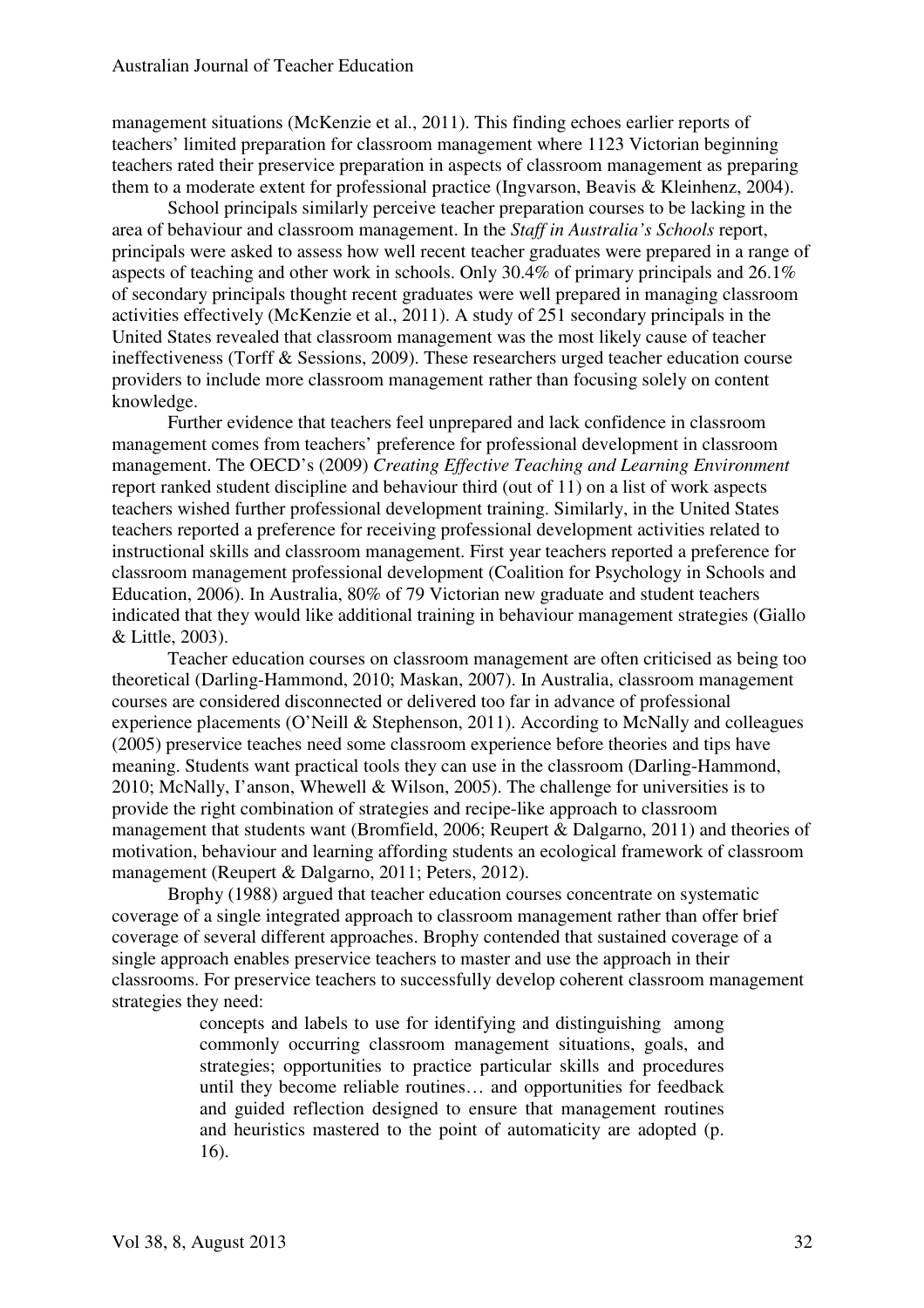# Australian Journal of Teacher Education

 A web based investigation of classroom management preparation of undergraduate primary teacher education courses in Australia by O'Neill and Stephenson (2011) identified the most common method used to teach classroom management content was to embed the content within teaching method and inclusion units. Of the 35 teacher education programs investigated, 30 programs (85.7%) contained mandatory coursework in classroom management and of these only 20 programs (60%) offered stand-alone classroom management units. The average hours of classroom management instruction in the standalone units was 31.5 hours compared to only 2.3 hours for embedded units. Blum argued that there is "…not much time spent on an issue that may be addressed by teachers, in some way, every single day of their teaching lives" (O'Neill & Stephenson. 2011, p. 44). In Queensland only one of the seven teacher education programs offers a stand-alone classroom behaviour management subject.

More recently, these authors investigated whether undertaking classroom management units increased preservice teachers' preparedness for managing behaviour (O'Neill & Stephenson, 2012). They found the completion of separate classroom management units significantly increased perceived preparedness, familiarity and confidence in using strategies and models. However, preservice teachers were confident in using only half of the strategies and less than half of the models they were familiar with. The authors contend that these findings support Brophy's (1988) belief that too many models, delivered too briefly, may not support confidence in implementation. They conclude that standalone coursework should be mandatory in teacher education courses as argued by Landau (2001), affording preservice teachers' greater knowledge that leads to increased perceptions of preparedness and confidence in classroom management.

# **Classroom Management in Queensland Schools**

According to both Education Queensland (2012) and the Queensland College of Teachers (n.d.), the registration body for teachers in Queensland, the Essential Skills for Classroom Management package "outlines the minimum required expectations of a teacher in a Queensland state school for effective classroom management" (Department of Education, Training and Employment, 2012, paragraph 1). The 10 ESCM are briefly described in Table 1.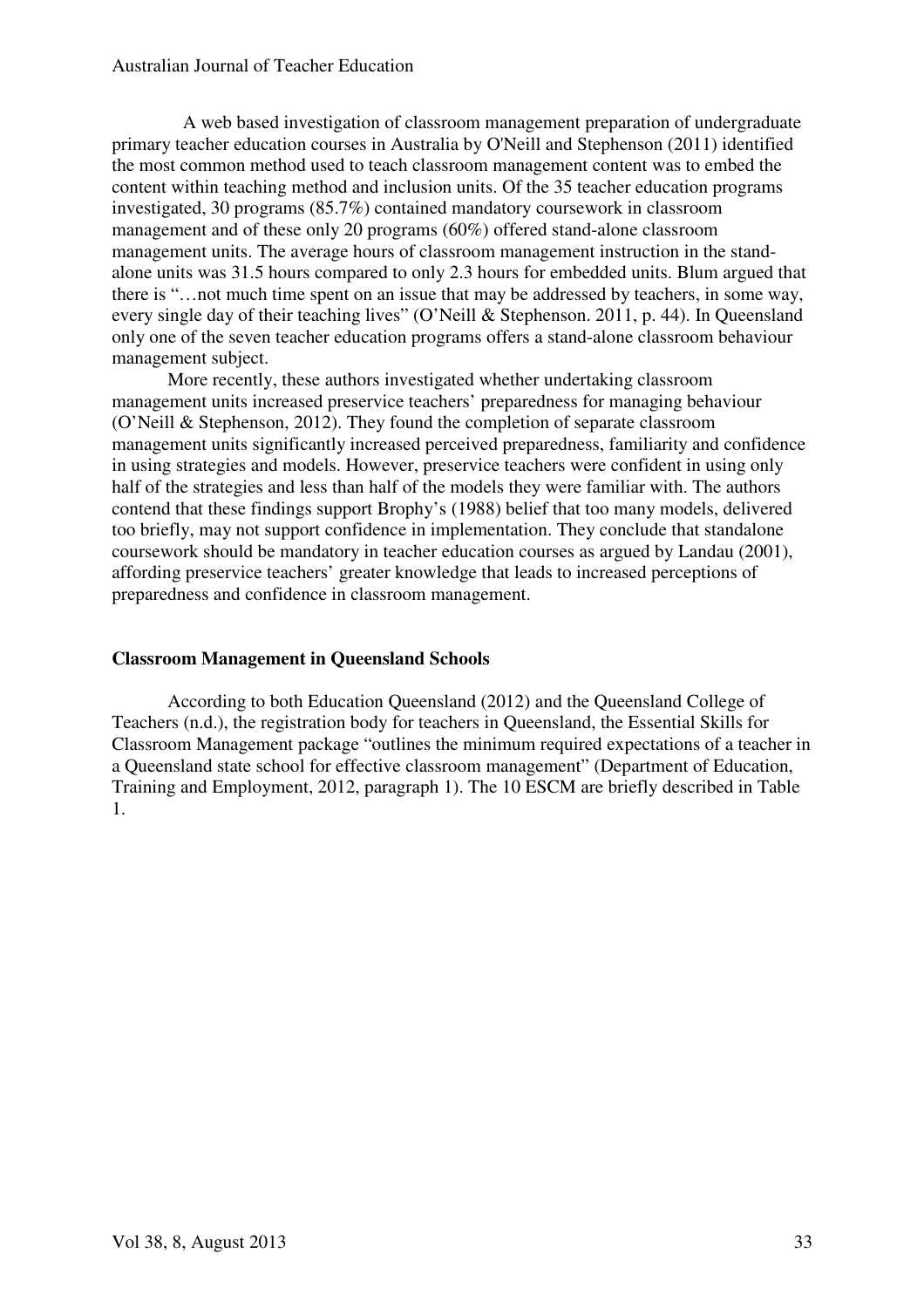| <b>Essential Skill</b>                                             | Description                                    |
|--------------------------------------------------------------------|------------------------------------------------|
| 1. Establishing expectations                                       | Making rules                                   |
|                                                                    |                                                |
| 2. Giving instructions                                             | Telling students what to do                    |
| 3. Waiting and scanning                                            | Stopping to assess what is happening           |
|                                                                    |                                                |
| 4. Cueing with parallel acknowledgment                             | Praising a particular student to prompt others |
|                                                                    |                                                |
| 5. Body language encouraging                                       | Smiling, nodding, gesturing and moving near    |
| 6. Descriptive encouraging                                         | Praise describing behaviour                    |
|                                                                    |                                                |
| 7. Selective attending                                             | Not obviously reacting to some bad behaviour   |
|                                                                    |                                                |
| 8. Redirecting to the learning                                     | Prompting on-task behaviour                    |
| 9. Giving a choice                                                 | Describing the student's options and likely    |
|                                                                    | consequences of their behaviour                |
| 10. Following through                                              | Doing what you said you would                  |
| Table 1: The Essential Skills for Classroom Management (QCT, n.d.) |                                                |

In the James Cook University's Bachelor of Education course the ESCM are examined within the topic of classroom management. Classroom management is embedded into each of the three professional practice (methods) subjects. The average number of hours devoted to classroom management is four hours per subject or approximately 12 hours over the course of the four year degree. There is no stand alone classroom management unit offered. The rationale of this pilot study was that preservice teachers require a stand-alone classroom management unit to become more familiar and confident in implementing one model and the related strategies to manage their classrooms effectively.

Rather than develop a classroom management unit for this study it was decided that the first author, in consultation with the third author, would offer preservice teachers and the second author the opportunity to complete classroom profiling training. Classroom profiling training was developed by the third author in his role as a Senior Project Officer with the Indigenous School Support Unit of Education Queensland. The first author completed classroom profiling training in 2006 and subsequently upgraded to regional classroom profiler trainer in 2012 (Education Queensland, 2012).

A classroom profiler is a teacher who has completed regional classroom profiling training with an accredited trainer (Education Queensland, 2012). A key role of the classroom profiler is to support other teachers in their school with knowledge, understanding and application of the ESCM. One method of ESCM support classroom profilers offer is via observations of a teacher's classroom practice. The classroom profiler observes the teacher's strategies and student behaviours in a 30 to 40 minutes segment of a lesson. During the observation process the classroom profiler constructs a profile of the lesson. The profile contains a numerical summary of the profiler's content analysis of the observed teaching strategies and student behaviours. At the end of the lesson, the classroom profiler leads the teacher in a non-judgemental reflection session based on those observations and the ESCM. In normal circumstances teachers wishing to become classroom profilers must have at least three years teaching experience. Teachers have trained as classroom profilers in Queensland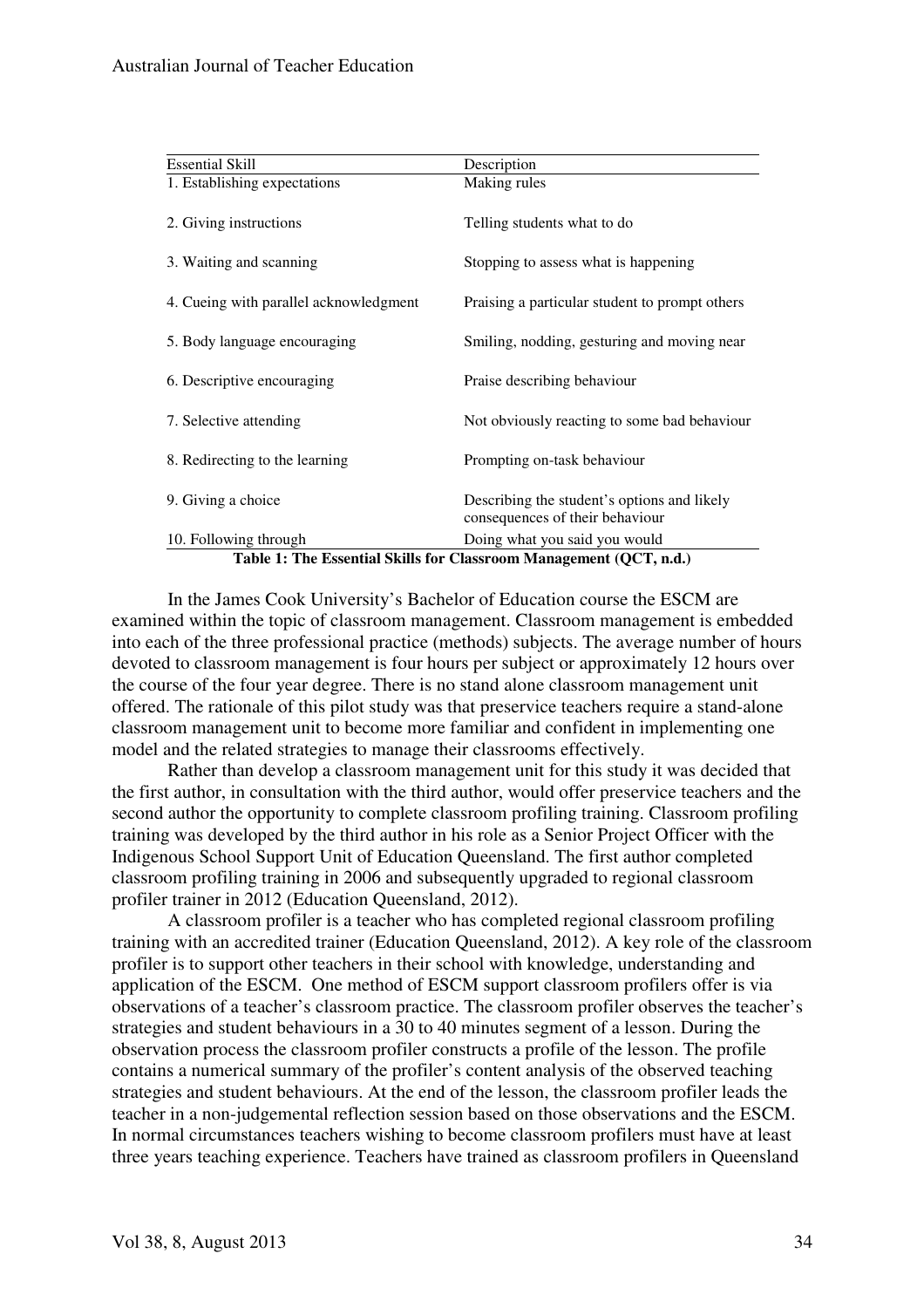since 2000. Most classroom profilers are Queensland teachers though a group of Macau teachers have completed classroom profiling training in 2012 (Education Queensland, 2012).

The aim of the training was not for preservice teachers to profile other teachers but rather the training would increase their confidence and knowledge of ESCM. In this study we were looking at the more general construct of confidence rather than self-efficacy. Selfefficacy however, includes "both the affirmation of capability and the strength of that belief" (Bandura, 1997, p. 382). The affirmation of capability comes from past performances, observations of and comparisons with others and feedback received. Consistent with O'Neill and Stephenson (2011) we have defined confidence as the strength of one's beliefs in one's capabilities (p. 1132).

# **Methodology**

The study used a qualitative approach to investigate whether Classroom Profiling training could improve preservice teachers' perceptions of their knowledge and confidence in classroom management techniques including the ESCM. The methods included open ended questions surveys and a focus group. Twelve primary and three secondary preservice teachers in their final year of a Bachelor of Education degree participated in the training. Only one student was male. The study used both purposeful and snowball sampling (Denscombe, 2007). Preservice teachers enrolled in a fourth year maths subject were invited to participate in the training and to ask any other final year preservice teachers to join. All but three of the preservice teachers had completed their final school professional experience. The three preservice yet to complete their final professional experience were primary education students who commenced their studies midyear. The training was limited to 15 participants. The training was run during term in the second semester of 2012. Other students expressed a desire to complete the training but university subject commitments prevented their participation.

The classroom profiling training was conducted in accordance with the program developed by Education Queensland (Education Queensland, 2012). The preservice teachers participated in 25 hours of activities based on the ESCM and Classroom Profiling. These activities included detailed explanations of the ESCM strategies and the profiling records sheets, video clips of the ESCM in practice, and practice profiling sessions with video recorded lessons.

Ethics was approved by the university. The three and a half day training was conducted at the university. The first author organised and conducted the training, the second author participated in the training and the third author made a guest appearance. At the commencement of the training the preservice teachers were invited to be part of the research. All of the preservice teachers consented to join the study. The preservice teachers were asked to fill in a survey at the beginning and end of the training that included the following open ended questions. What does a well organised classroom look like, sound like and feel like? What specific steps do you intend to take in order to manage your classroom well and who will you seek to gain continuing guidance and support from? Why did you attend the training? Did any of your beliefs about classroom management change during the training? Do you feel more confident in classroom management after this training? What were three things you learnt from the training that you will use in your teaching? Lastly, would you recommend the training to other preservice teachers?

All preservice teachers were invited to be part of a focus group held after a shared lunch on the final day of the training. Seven students participated in the focus group; two were secondary education and five were primary education. The discussion lasted 45 minutes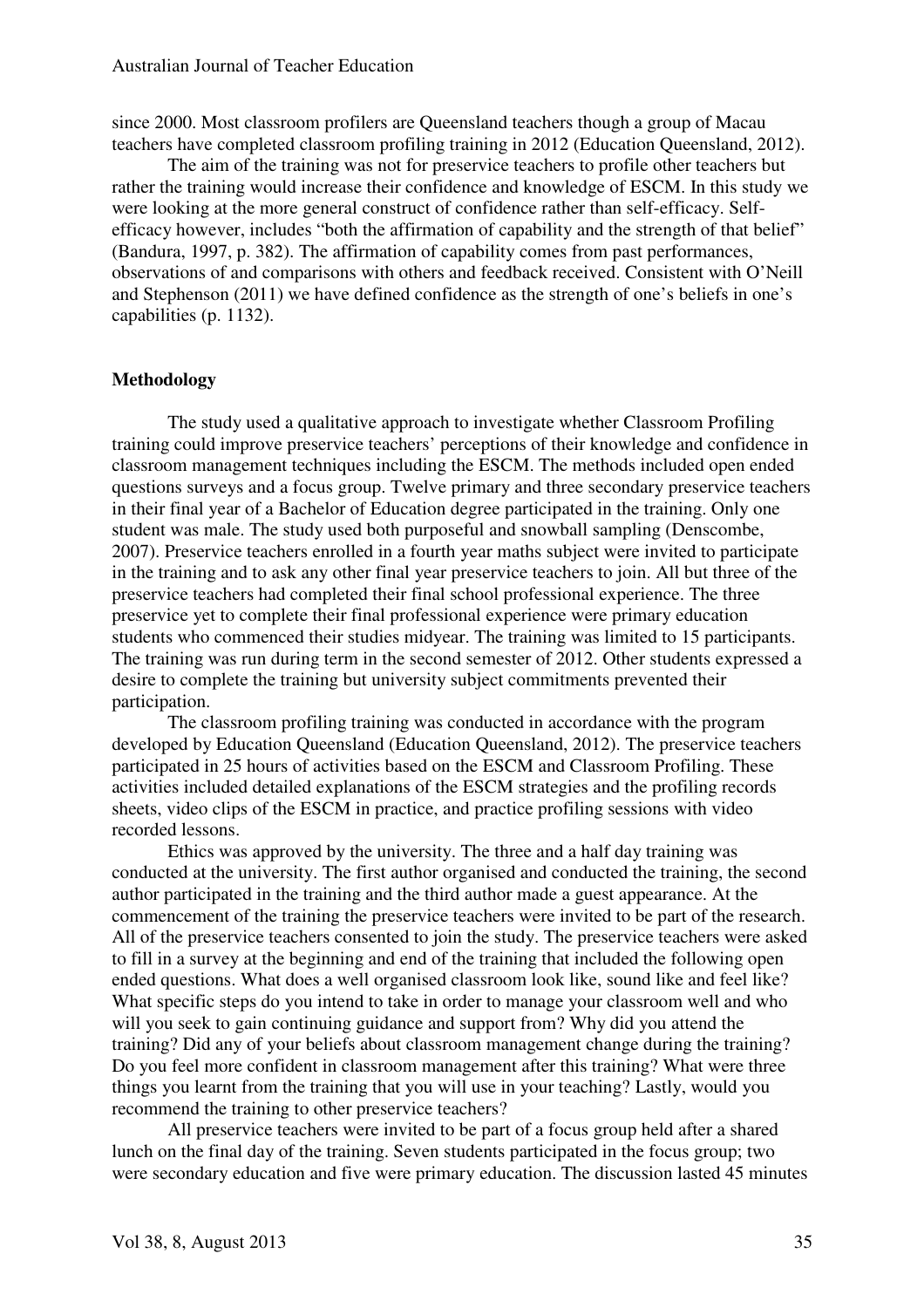and the following topics were addressed. When was the first time that you heard about classroom profiling? What was your motivation for doing the training? Did the training meet your needs? Whereabouts would you recommend it within the Bachelor of Education degree and what format would it have? Would you be interested in doing further profiling training? Lastly, do you have any final comments?

Preservice teachers' responses to the open ended items and the focus group were analysed. Pseudonyms were used to ensure anonymity. Data analysis began by creating initial codes while inputting data into Nvivo 10 software (QSR International, 2012). The first and second authors coded all the data; first independently to check for inter-rater reliability and then together to deepen our understanding of the data. Data analysis combined elements of content and thematic analysis. In content analysis, information is organised into categories related to the central questions of the research. In thematic analysis, key themes emerge from the data and serve as analytical categories (Fereday & Muir-Cochrane, 2006).

# **Results**

The results section is divided into the four main findings. The first section describes preservice teachers' concerns and preparedness to manage a class prior to the training. The second section relates how the Classroom Profiling training increased preservice teachers' knowledge and confidence in classroom management including ESCM. The next section describes how the information and skills taught in Classroom Profiling training assisted preservice teachers to self-reflect on their classroom management approach. The final section details the students' satisfaction with the classroom management skills provided by the training.

#### **Preservice Teachers' Concerns/ Preparedness to Manage a Class Prior to the Training**

Preservice teachers' responses in both the surveys and focus group revealed their concern for classroom management and lack of preparedness to manage a classroom. This was evident through their responses about why they participated in the training, the outcomes they desired from attending the training and comments about the current treatment of classroom management in their Bachelor of Education degree.

In both the survey and focus group, preservice teachers were asked why they decided to attend the training. The most common response given by preservice teachers was to learn or improve their classroom management skills. Twelve out of the 15 preservice teachers wrote about gaining skills or strategies. Anne wrote, *"*I thought it would be very beneficial to have a better understanding of skills to apply in my own class*"* while Mary said, *"*I wanted to make sure that as a teacher I had the skills that I needed to make sure I could manage my class so that my students were learning to the best of their ability in the best possible classroom setting.*"*

The preservice teachers' responses indicated a lack of preparedness or confidence in their ability to manage a class well. Comments such as, "to gain and develop teaching/classroom management strategies" (Claire), "to be skilled in recognising positive and negative behaviour strategies within the classroom/outside school environment" (Carolyn), and "to gain a better understanding of which teaching strategies are proven to work and which ones are best avoided" (Cathy) revealed that classroom management within their four year degree has not sufficiently prepared them to manage a classroom confidently. Only Ellie thought she was competent in classroom management before the training.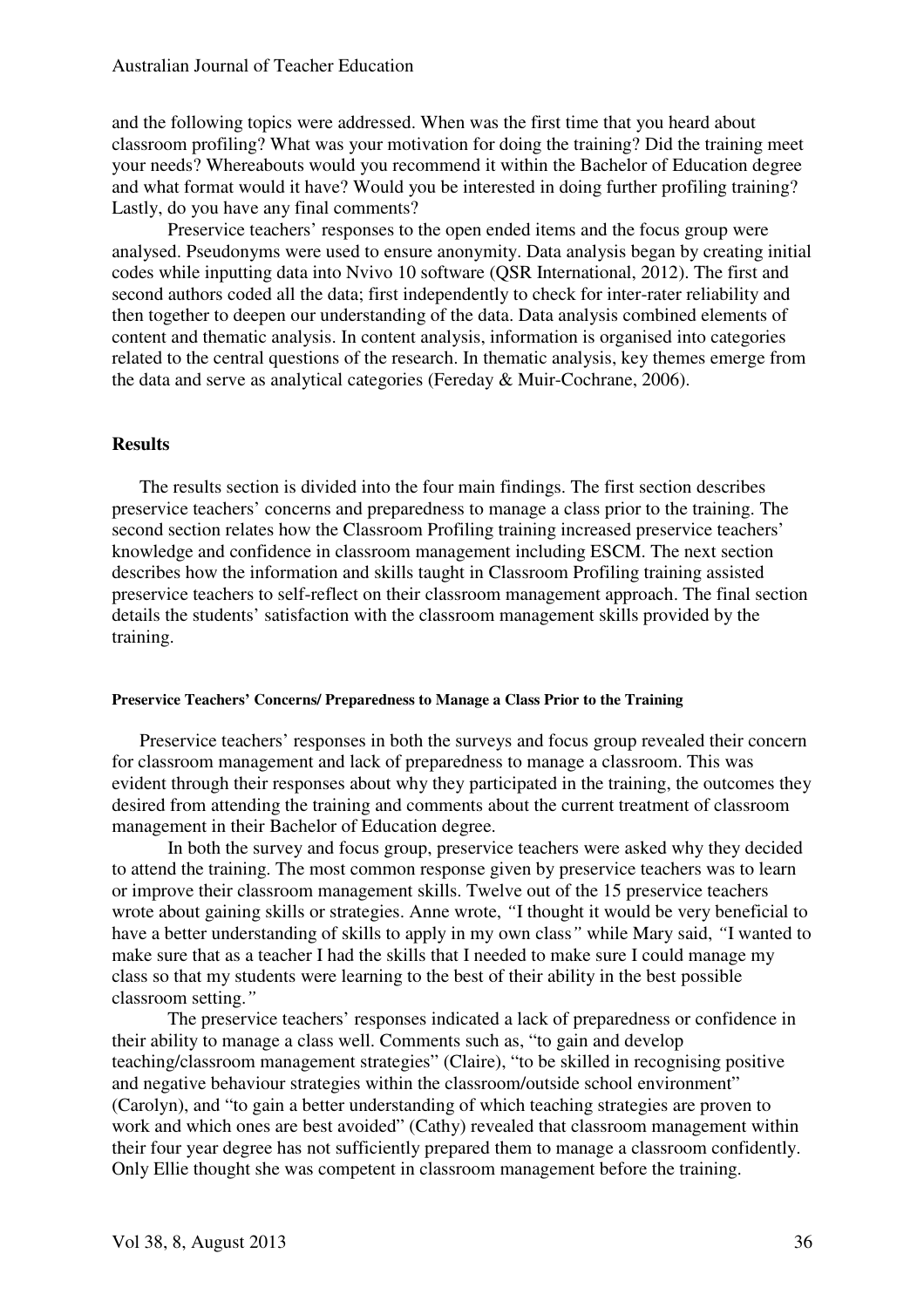However she thought the training had increased her confidence, "I thought I was doing really well with my behaviour management however after watching these DVDs I feel a lot more confident as I am able to recognise ESCMs …so I can implement them more."

Further evidence that preservice teachers did not feel prepared to manage their classrooms came from responses detailing what they wanted from the training. The following quotes demonstrate this sentiment, "I wanted to learn so much more about them and I didn't think I knew enough about them", "I believed it would benefit my teaching if I gained a more thorough understanding of the ESCMs" and "you hear about them [ESCM] but you never hear exactly how to use them or what positive or negative effects they can have on your students."

In three cases preservice teachers voiced their concern about their ability to manage students' behaviour when they start teaching. Carolyn said in the discussion group:

Controlling students' behaviour, that's one thing that I am stressing about when I finish. Am I going to be able to handle the students and handle their behaviours? I know I am not the only person that feels like that. I feel confident in other areas but that is one area that I feel underequipped.

While Nicole commented:

I was really freaked out if I went to a school, I have had really good [professional experiences] so far and with really nice kids I haven't had too many behaviour issues, I would have no idea what to do if I had a kid that was a bit out there with their behaviour

In the focus group, preservice teachers voiced their dissatisfaction with how classroom management was covered within their degree, despite it not being brought up by the researcher. Some students mentioned it in passing when relating why they wanted to do the training. For example, Carolyn said, "I would like to be better at behaviour management as I don't think there is such a great emphasis on it at uni." Other students were more openly critical of classroom management coverage in their university course. Mary wanted more from the degree:

> something that will equip us with the skills that we need to be able to walk out of the degree after four years and go "Right I've got this. I know how to manage my classroom" would be so much more useful than what we have got now.

Similarly, other preservice teachers commented on the shallow coverage of classroom management that was embedded in the professional studies subjects:

> … in second year it was like write down the skills… but I never understood, I knew what they were but I didn't know how to use them. (Sarah)

> … in the other subjects it is kind of airy fairy built throughout… in the third year teaching and learning subject it was just sort of brushed over.(Carolyn)

#### **Perceived Increase in Preservice Teachers' Knowledge and Confidence in Classroom Management Including ESCM**

Preservice teachers indicated that prior to the training they did not feel confident or prepared to manage a class. However, at the completion of the Classroom Profiling training preservice teachers commented on how they now felt better prepared to manage a classroom. All of the preservice teachers felt more confident in classroom management. Anne wrote,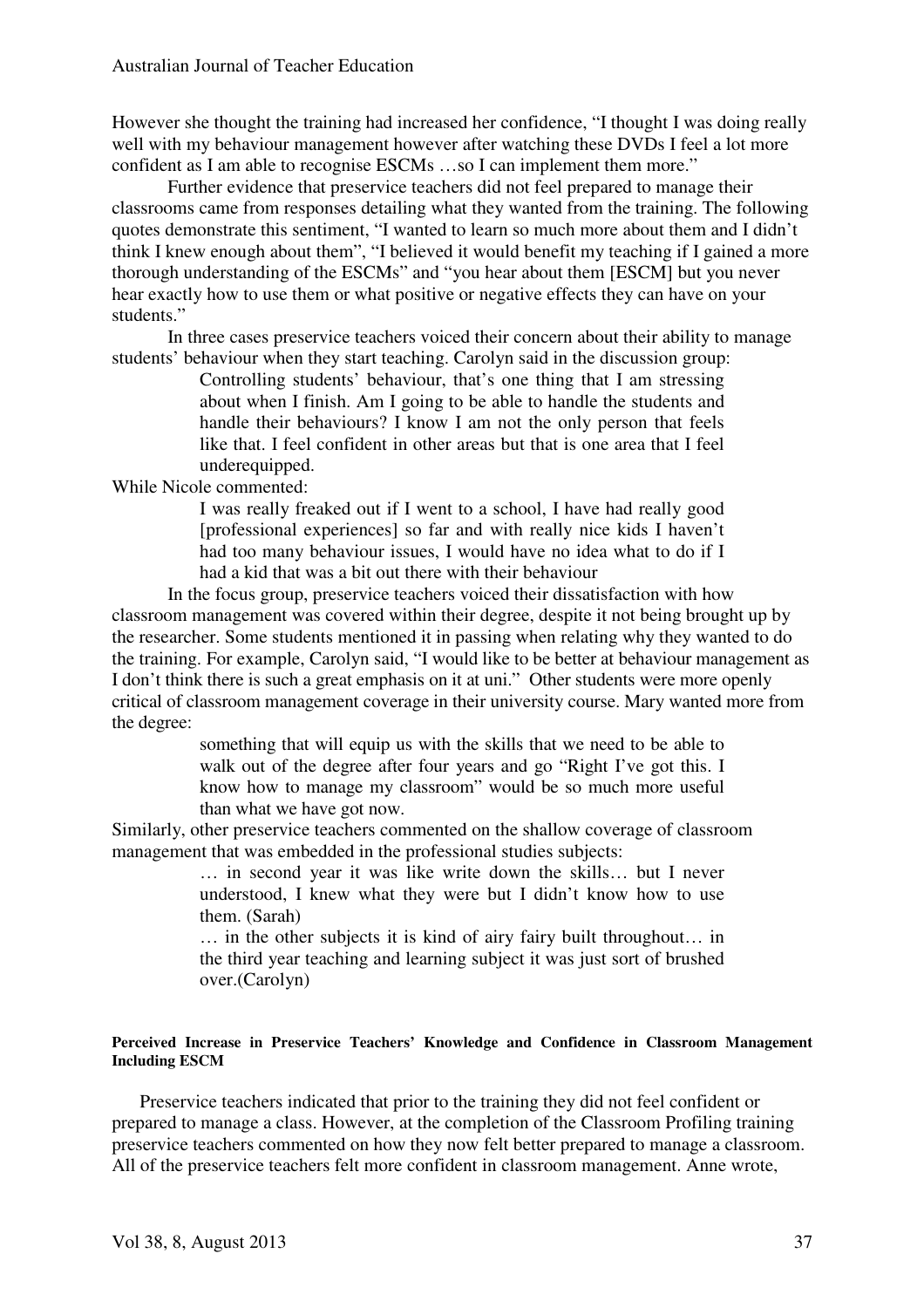"[the training] makes you feel better prepared and confident for entering into your own classroom" and Carolyn commented, "it has given me more confidence to go out into school and think that I can no matter where I am placed use those skills to help manage the behaviour."

Mary compared the training with her degree in terms of confidence to manage a class, "I feel more confident now after three and a bit days of training looking at behaviour management stuff than I feel after four years of a uni degree having looked at little bits and pieces every year."

As mentioned previously preservice teachers reported that they did not feel confident or prepared to manage a classroom at the end of their degree. Preservice teachers were looking for knowledge and understanding of the ESCM and they believed the training delivered this. According to the preservice teachers the training:

makes explicit the types of strategies we should aim to use most and those that should be present only here and there.(Louise)

 [teaches] what the skills really mean rather than just the name. (Sarah) reinforced in my mind what each of them looked like and how they could be used and in turn the student behaviours that came from them. (Mary)

Students appreciated the opportunity to view DVD recordings of ESCM skills modelled by practising teachers. Unlike the approach to classroom management used in the professional practice subjects, the training afforded preservice teachers, "in depth looking at how it[ESCM] is in a classroom what it looks like and what it looks like being effectively used and what it looks like when it is not being used"(Carolyn). The preservice teachers reported that examples of all strategies were beneficial to see. Louise wrote, "it makes explicit the types of strategies we should aim to use most and those that should be present only here and there."

While the pre and post training surveys used slightly different wording to explore steps preservice teachers would take to manage their classroom, the questions elicited qualitatively different responses from preservice teachers. In the pre survey preservice teachers gave fairly vague responses compared to concrete examples they gave in the post survey. In the pre survey preservice teachers wrote very generally about setting up the classroom and rules. The examples given below were typical of the responses given when asked what specific steps you intend to take to manage your classroom well:

Get to know my students well Have effective strategies to deal with inappropriate behaviours Be well organised and prepared (Sam) Set classroom expectations and display in the classroom Safe and supportive environment Positive feedback always (Leanne) Set classroom and behaviour expectations with students, display these clearly in classroom Develop a good rapport with students Follow through with consequences for poor behaviour (Mary)

These responses revealed preservice teachers to have a basic grasp of classroom management with some understanding of the need for preventative measures and positive classroom environments. The responses reflected the preservice teachers' perception of the coverage of classroom management in the degree. In contrast when asked what were the three things you learnt from the training that you will use in your teaching in the post survey preservice teachers were much more explicit and referred to specific strategies. The following quotes exemplify their responses: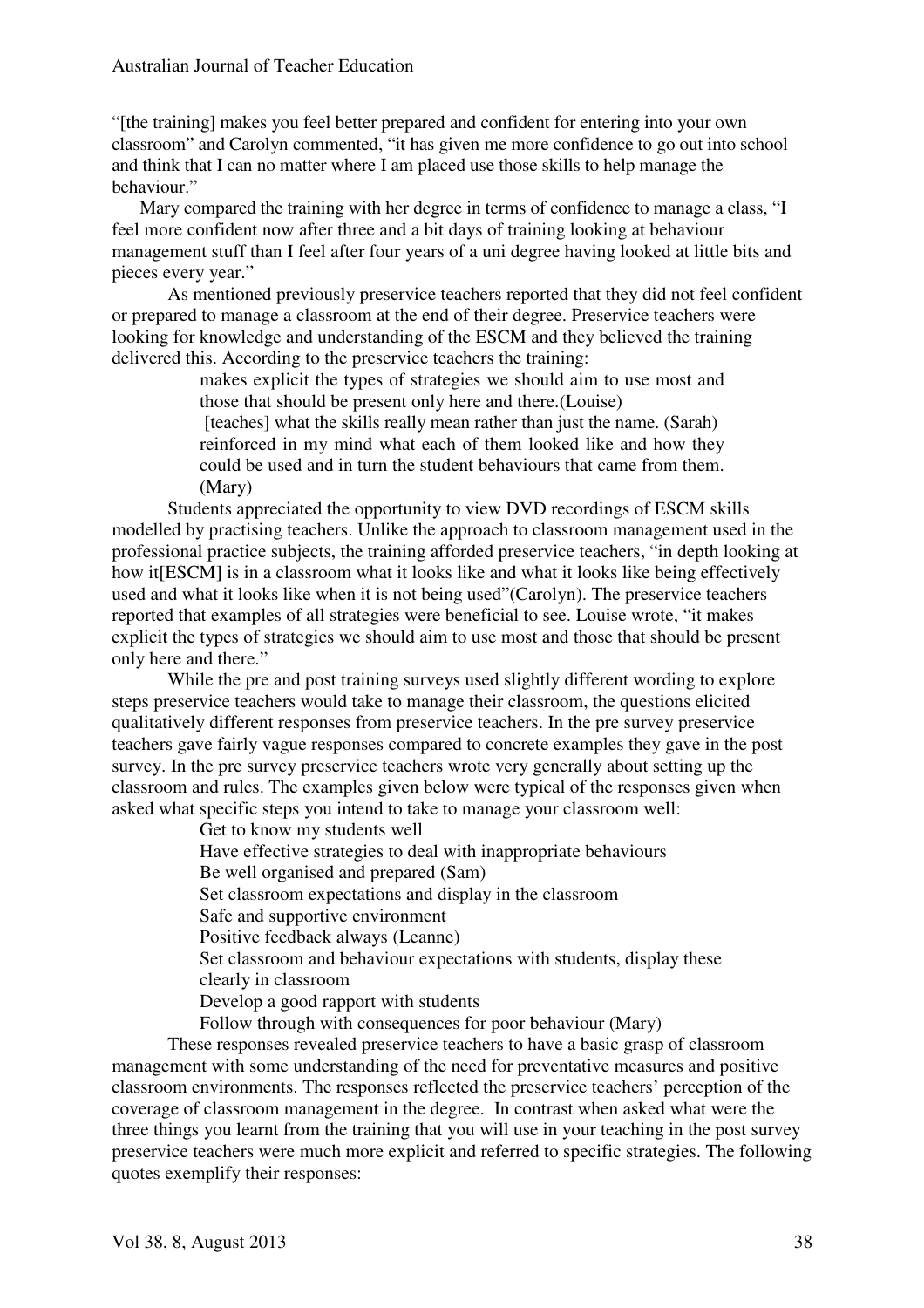Use non-verbals Presence of classroom expectations and consequences = better student behaviour Use peripheral vision when working with students (Mary) Focus on positive behaviour rather than the negative Explain to students why they need to do certain activities Have behaviour expectations clearly displayed and clarify these with your students regularly (Anne) The importance of behavioural expectations (rules/consequences). Lots of positive feedback to students. Give short, explicit instructions – always get all students' attention (Cathy)

These post training survey responses given by preservice teachers also contain preventative skills and strategies. As such it could be argued that the training imparts preventative or proactive classroom management. From the 15 responses, nine mentioned having expectations and rules and referring to them, four wrote of the importance of positive reinforcement, three commented on explaining what, how and why for behaviour and curriculum expectations. Another three wrote about giving choices and following through and two mentioned cueing with parallel acknowledgement. Two preservice teachers mentioned giving short instructions. These strategies should limit inappropriate behaviour and promote positive behaviour and a positive classroom environment. The strategies are all included in the ESCM.

#### **Classroom Profiling Training as a Vehicle for Self-Reflection and Professional Growth**

An important finding was that the Classroom Profiling training provided preservice teachers with the information and skills to reflect on their use of classroom management techniques. During the training preservice teachers were introduced to the techniques used to lead a profiling reflection session. These techniques were used to assist preservice teachers to recognise potential patterns in a profile and consider how they would lead a reflection session. This section of the training included role-plays. There was no mention of reflection in any of the pre and post survey or the focus group questions; however preservice teachers repeatedly wrote or spoke about reflection on their own practice. Carolyn said, "I feel more confident to reflect on my own practices…it helps you understand your own practice and recognise other's practice [supervising teacher]." Similarly, Nicole wrote, "I feel like I am able to reflect on my own practices now to improve my teaching." Mary reflected on her past professional experience:

> it has been good to reflect back on my pracs to know that some of the behaviours from the kids were directly related to how I was trying to manage the classroom and had I given a little bit of positive feedback they probably would not have done this

Sam spoke about how profiling would help them reflect in the future:

Continual reflection through profiling ensures continuing professional development. I would love to be continually profiled so that I do not fall into routines of bad habits.

Sarah reflected on both her last and future professional experience:

I look back on my last prac and notice that some of the things that went wrong because my teacher didn't establish rules really well. She said "I haven't established rules yet in my classroom because the kids can't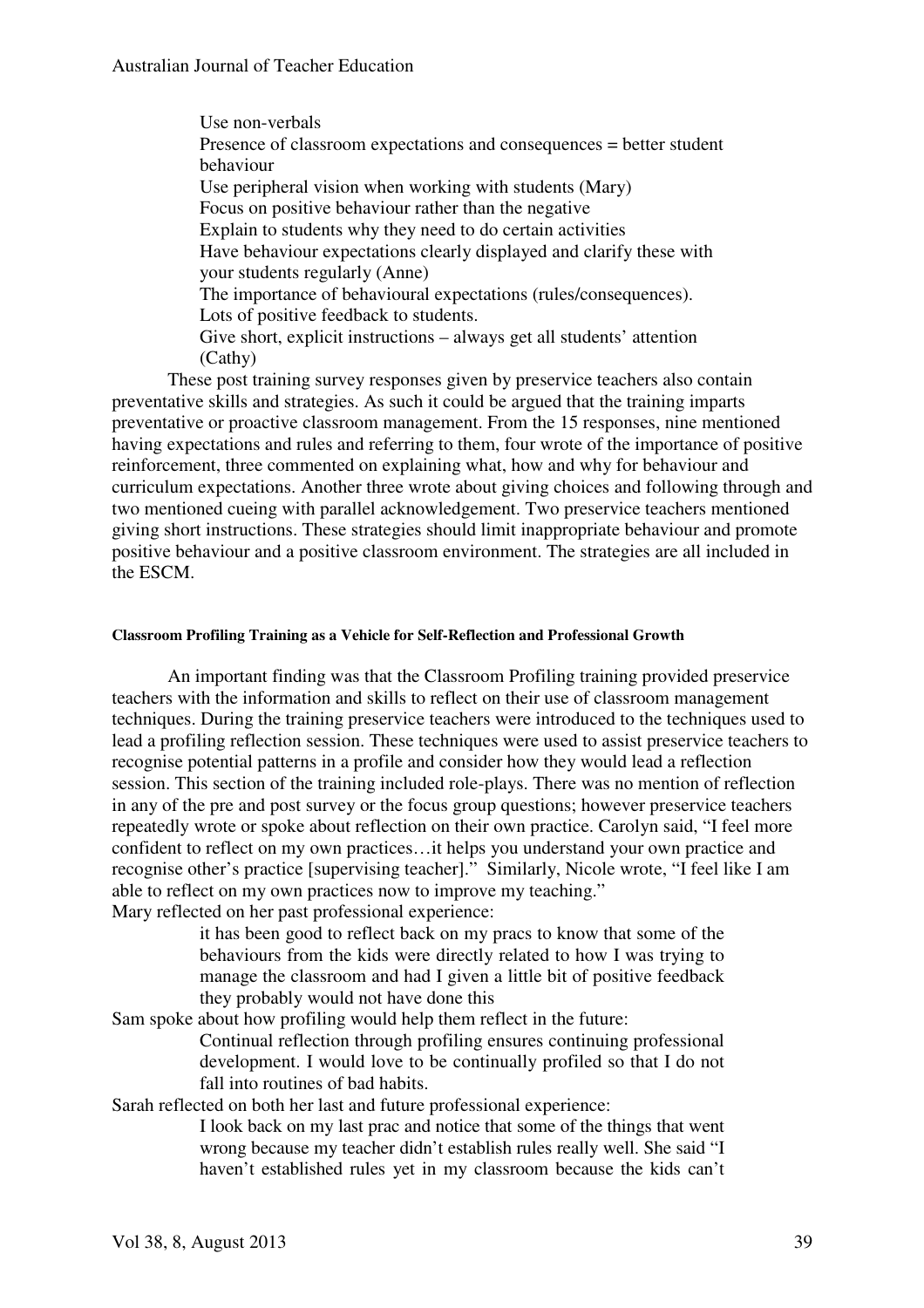just sit there and be really quiet." I tried to put rules in the classroom but there was no real leeway for me to do that. It was kind of hard but I suppose if I had been more adamant which I will be going out for fourth year prac. I'll say "I know that you don't have rules but I really need them" and actually physically put them up in the classroom and be more persistent about it because I know, I have more of an understanding now to establish rules really solidly before I do anything else.

Carolyn reflected on how practicing teachers are continually learning about classroom management and trying new things, "As students we think we have to be perfect and watching the videos has sort of enforced that no one is perfect and that you have to keep learning and keep trying different strategies." Finally, a couple of preservice students' intimated they would change their behaviour after reflecting on the training content. Mary said that she will "use non-verbals and descriptive encouraging before resorting to more intrusive strategies." Nicole realised she could children's behaviour by changing her own behaviour, "One thing that has really, really been put into light with this training you can't change the kids, but you can change your behaviours." Sam was inspired to take action by creating his classroom expectations and having them ready for when he starts teaching, "I am going to go home now and I am going to write up my classroom rules and get them all laminated and whack them in my bag and that is where they are staying until I go to my first contract.

#### **Benefits of Classroom Profiling Training For Preservice Teachers' Future Practice**

Classroom Profiling training provided preservice teachers with highly valued classroom management skills. As the preservice teachers perceived themselves as being more confident and prepared to manage a class and that Classroom Profiling was a means to reflect and improve their practice, it was not surprising that they gave excellent feedback about the training. Preservice teachers were extremely satisfied with the Classroom Profiling training and were able to list benefits to their future teaching practice from their participation in this training. Evidence of their satisfaction came from their comments related to recommendations, future practice and whether the training had fulfilled their needs. All fifteen preservice students said they would recommend the training to other preservice teachers. Sarah said in the discussion group, "I will be telling everyone in third year 'if Cliff gives you the option do it cause it will help so much'" while Hannah wrote,"I would definitely recommend and encourage other pre service teachers to complete this training, as it is an excellent way to improve your practice and … provides a complete repertoire of behaviour management skills to draw upon." Some went so far as to suggest that practising teachers and administration staff also complete the training Sarah wrote,"All teachers and preservice teachers should do this!!!" while Sam wrote, "Everyone should do this training including school admin staff so that they can get an understanding of why teachers rely on admin support."

A number of benefits from attending the training could be extrapolated from their responses to whether they would recommend the training. Half of preservice teachers mentioned gaining skills and strategies and five discussed self-reflection. Three preservice teachers wrote about increasing their confidence in classroom management:

> I feel I have been given a guide to assist me set up my future classrooms to ensure good classroom management (Claire)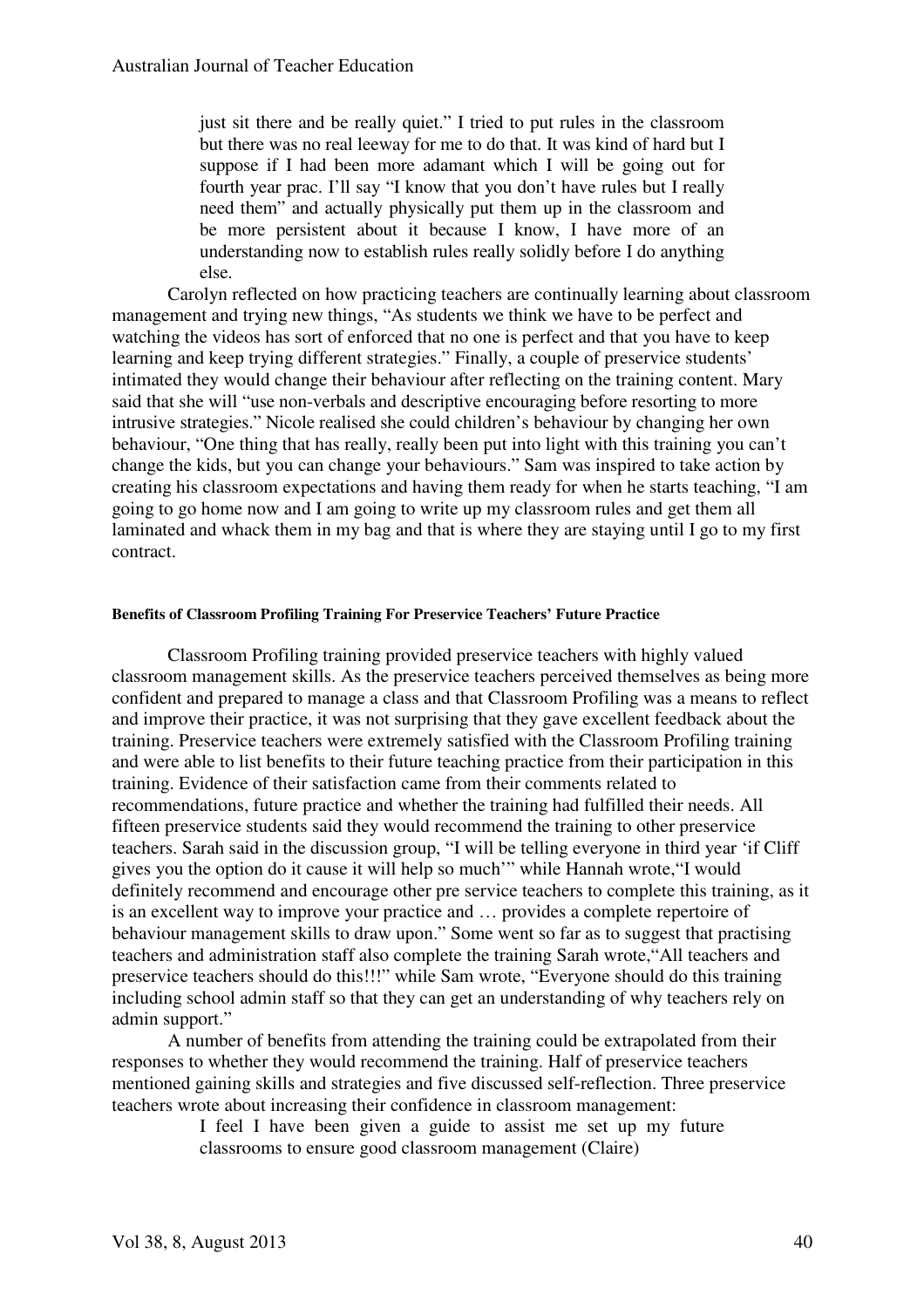[the training] makes you feel better prepared and confident for entering into your own classroom. It makes you think twice about strategies to implement and how to best approach behaviour management (Anne) I do feel more confident in having the necessary skills to effectively manage my own classroom. I also feel that I have an avenue of support to help me improve my practice (Hannah)

Similar to whether or not preservice teachers would recommend the training to others, all preservice teachers in the discussion group felt the training had met their needs in terms of why they had attended the training. They felt the training had provided with the skills and strategies they were looking for to manage a class successfully. Likewise, all the preservice students who took part in the focus group indicated that they would like to do Advanced Profiling training in the future.

Perhaps comments from Nicole and Cathy best sum up the successfulness of the training. Nicole's wrote about her concerns and how the training helped overcome this when she wrote, "I was scared about getting a difficult class but this has given me more confidence to have strategies to manage this" while Cathy thought it was the most helpful thing she had learnt at university, "It is probably the most useful course I have done so far."

#### **Discussion**

The four main findings from the study were preservice concerns and preparedness for classroom management prior to the training, perceived increases in preservice teachers' knowledge and confidence in classroom management including ESCM, increased awareness and ability to reflect on their classroom management, and preservice teacher satisfaction with the skills learned during the Classroom Profiling training. Together these findings suggest that Classroom Profiling training can increase preservice teachers' knowledge and confidence in classroom management and enhance their perceptions of preparedness to manage a class.

As previously reported in the literature (AEU, 2009; Evertson & Wienstein, 2006; Kafman & Moss, 2010; Peters, 2012; Ritter & Hancock, 2007; Veenman, 1984) classroom management was a serious concern for preservice teachers in this study. In particular preservice teachers worried that they would not be able to control students' behaviour and that they did not have the skills and strategies to effectively manage a class enabling effective teaching and learning. While we did not directly ask preservice teachers about their concerns about classroom management they mentioned them nonetheless in their responses indicating that it was source of anxiety for them.

Preservice teachers felt that the coverage of classroom management was lacking in their Bachelor of Education degree. They felt that embedding classroom management in the professional practices subjects did not give them adequate knowledge and understanding of skills and strategies necessary to manage their future classes. They felt the coverage was superficial and used words like 'airy fairy' to describe the treatment of classroom management. Similar to the concerns preservice teachers had about classroom management, perceptions of university course coverage of classroom management were not a focus of the study. However, during the focus group and in their written responses preservice teachers voiced their dissatisfaction with the treatment of classroom management in their course. This finding is consistent with other research that reported beginning teachers feel their training in behaviour management is lacking (Giallo & Little 2003; Jones, 2006; Maskan 2007; Putnam, 2009; Romano, 2008).

Preservice teachers wanted strategies and skills that are shown to work. In particular they wanted to know which strategies were best to 'use and avoid'. Again these results align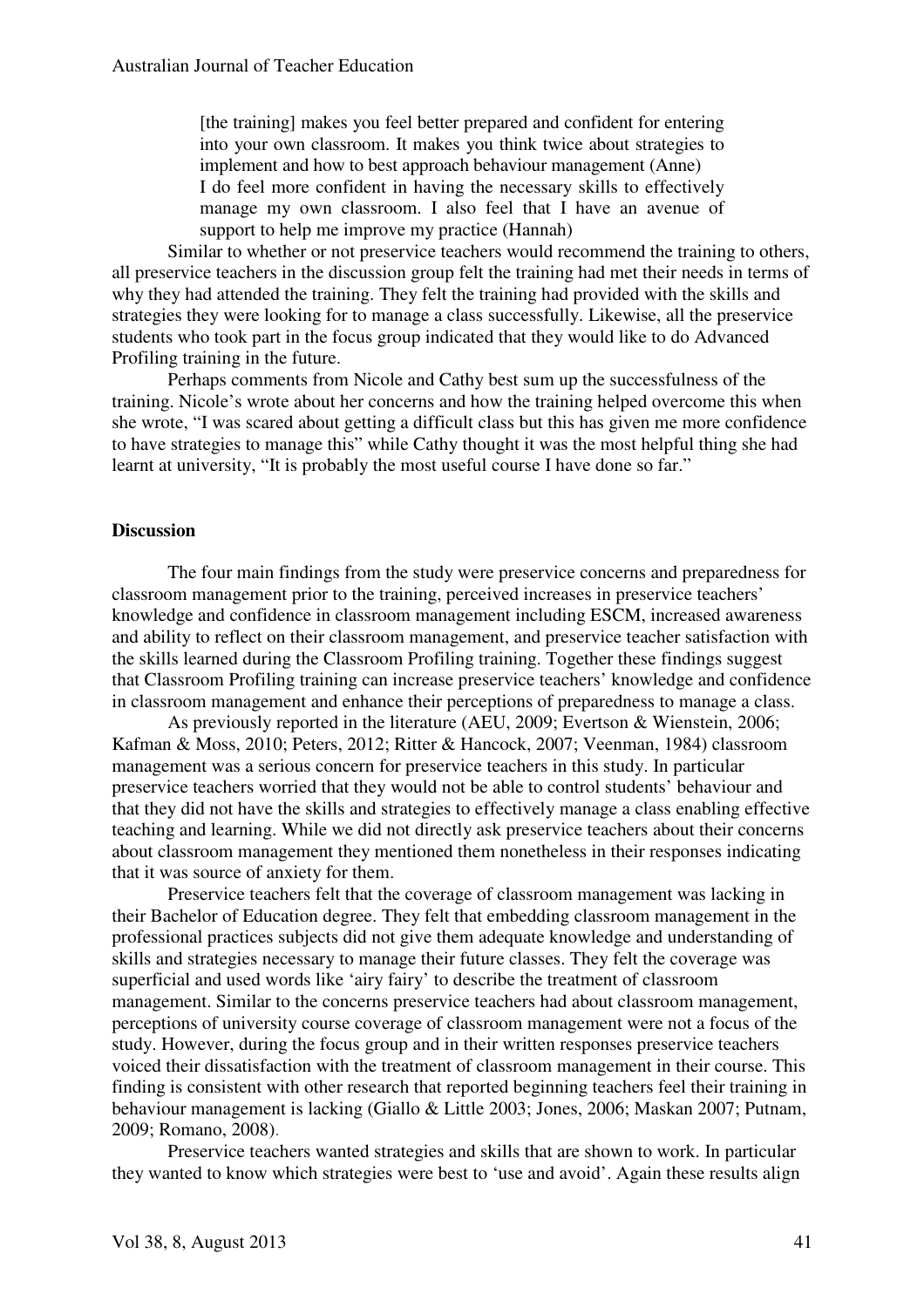with previous study findings that students want practical tools they can use in the classroom that allow them to teach (Bromfield, 2006; Darling-Hammond, 2010; McNally et al., 2005; Reupert & Dalgarno, 2011). While preservice teachers knew the names of the ESCM from professional practice subjects they did not know how or when to implement the strategies.

Preservice teachers thought they were more confident and better prepared to manage their future classrooms after completing the Classroom Profiling training. Each of the 15 preservice teachers thought that their confidence in classroom management had increased. Perhaps the best indication of their improved confidence and preparedness came from two preservice teachers who said, "I was scared about getting a difficult class but this has given me more confidence to have strategies to manage this" and "it has given me more confidence to go out into school and think that I can no matter where I am placed use those skills to help manage the behaviour." The findings from this study support O'Neill and Stephenson's (2012) claim that stand-alone classroom management subjects increase preservice teachers' confidence and preparedness to manage their own classroom.

Other evidence that the preservice teachers had increased their knowledge and understanding of ESCMs was demonstrated through their responses in the pre and post survey. Their responses to what specific steps do you intend to take in order to manage your classroom well in the pre training survey showed basic understanding of classroom management. This is not surprising given the limited coverage of classroom management that is embedded into professional practice subjects. Four or so hours within a subject was not perceived by the preservice teachers as sufficient time to master an approach as proposed by Brophy (1988). The profiling training was, however, sufficient for preservice teachers to develop coherent classroom management as the training provided concepts and labels to identify and recognise situations and strategies as well as opportunities for feedback and reflection on these same situations and strategies.

In contrast, preservice teachers' survey responses after the training revealed greater understanding of classroom management. They could name specific strategies they would use in their classrooms and were able to recognise strategies other teachers used demonstrating mastery of ESCM that is consistent with Brophy's (1988) idea of mastery of a management approach. An illustration of this new found knowledge was their understanding of the importance establishing expectations. Preservice teachers spoke of how they would "establish rules really solidly before I do anything else" and "write up my classroom rules and get them all laminated." The preservice teachers realised expectations needed to be visible, taught, modelled and continually referred to. Perhaps more importantly, the preservice teachers' responses after the training showed a greater understanding of preventative or proactive classroom management. Preventative strategies can limit inappropriate behaviour and situations from escalating (Clunies‐Ross et al., 2008) and are more effective than reactive strategies in dealing with student misbehaviour (De Jong, 2005; Simonsen et al., 2008; Sugai & Horner, 1999). As these strategies and techniques do not come naturally to preservice teachers (Reupert & Woodcock, 2010) the training afforded preservice teachers time to develop these skills.

Based on our findings that the Classroom Profile training increased preservice teachers' knowledge and confidence in using ESCMs and classroom management generally, we add our support to Landau (2001) and O'Neill and Stephenson (2012) proposal that standalone classroom management units are mandatory in teacher education programs. If preservice teachers are to feel confident and prepared to manage a classroom they need sustained instruction and practice in theory and skills, as well as time to reflect on their learning and previous teaching experiences. As contended previously embedding classroom management into professional practices subjects does not provide adequate coverage. One of the arguments for teaching classroom management in professional practices subjects is that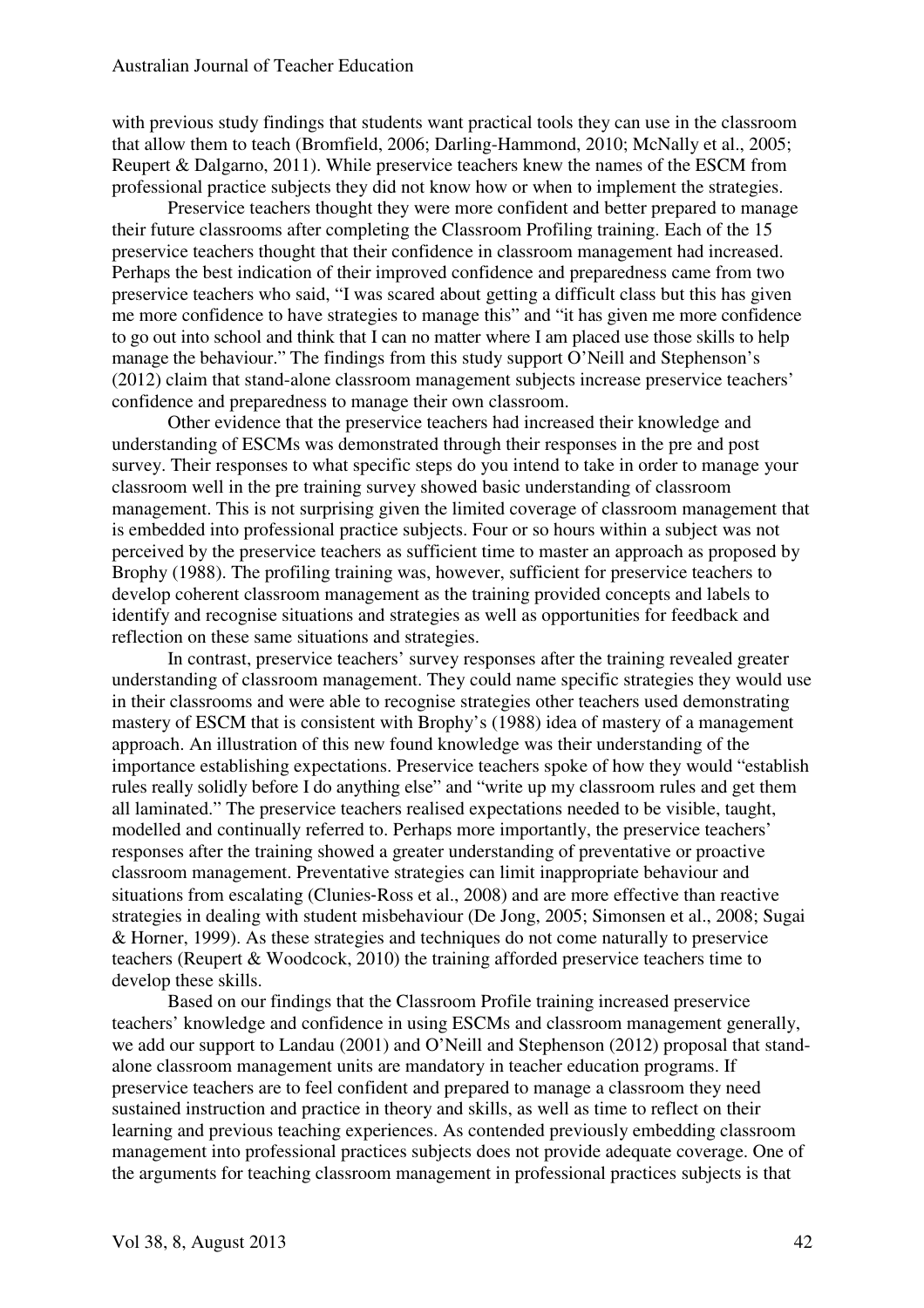preservice teachers observe classroom management in a real classroom during the professional experience that is incorporated into the professional practice subject. There is an assumption that supervising teachers are modelling good classroom management practices. This may not necessarily be happening. For example only one preservice teacher mentioned an experience with a supervising teacher who was a clear practitioner of the ESCM while Sarah recounted how her supervising teacher did not establish class rules because "because the kids can't just sit there and be really quiet." Clearly competent classroom management practices were not being observed in Sarah's case. Stand-alone classroom management subjects or training are necessary to ensure that all preservice teachers gain the requisite skills and strategies regardless of what they observe during their professional experience.

An important finding from the study was that a key benefit of the Classroom Profiling approach for preservice teachers was the explicit promotion of self-reflection and professional growth. To improve their practice and to grow professionally, teachers including preservice teachers need to reflect on both their teaching and classroom management (QCT, 2006). A requirement of teachers in Queensland is to *commit to reflective practice and ongoing professional renewal* (QCT, 2006). Reflection involves three processes of "direct experience, reflection of beliefs, values or knowledge about that experience, and consideration of the options which should lead to action as a result of the analysis' (Whitton, Sinclair, Barker, Nanlohy & Nosworthy, 2004, p. 220). As a result of the training some preservice teachers reflected on previous professional experiences and realised they could have brought about different outcomes in children's behaviour if they had used different strategies. Other preservice teachers reflected on their new knowledge and what they would do in the future.

# **Limitations and Future Directions**

A clear limitation of this study is that the preservice students' perceptions were gathered during the training rather than while they were immersed in a teaching experience. The preservice teachers' self reports are thus separated from their classroom experience. In the next stage of this study we plan to invite the preservice teachers to participate in followup classroom profiling observations and associated interviews. We are confident that several of the preservice teachers will participate in a follow up study as all preservice teachers involved in the study expressed a desire for further classroom profiling experiences and have invited us to profile them in either their new teaching positions or while they are on professional experience. This will allow us make observations of their use of ESCMs and invite them to comment further on their perceptions of ESCM and classroom profiling. This data will then be triangulated against the preservice teachers' current perceptions and their performance in the practice profiling sessions. We are currently writing an article to explore other outcomes of Classroom Profiling Training and detail our investigation of the preservice teachers' ability to accurately recognise ESCM strategies in the practice profiling sessions.

This study should be replicated with different cohorts of students to further validate Classroom Profiling training as a means to increase preservice teachers' knowledge and confidence in using ESCM and enhance their perceptions of their preparedness to teach. Future research could investigate actual changes in usage of ESCM through pre and post training profiling of preservice teachers.

In this study Classroom Profiling training was shown to alleviate preservice teachers' concerns about classroom management and give them the management strategies they felt they needed to confidently manage a class. The training afforded preservice teachers time to learn and recognise the ESCM. The training also inspired them to reflect on their practice and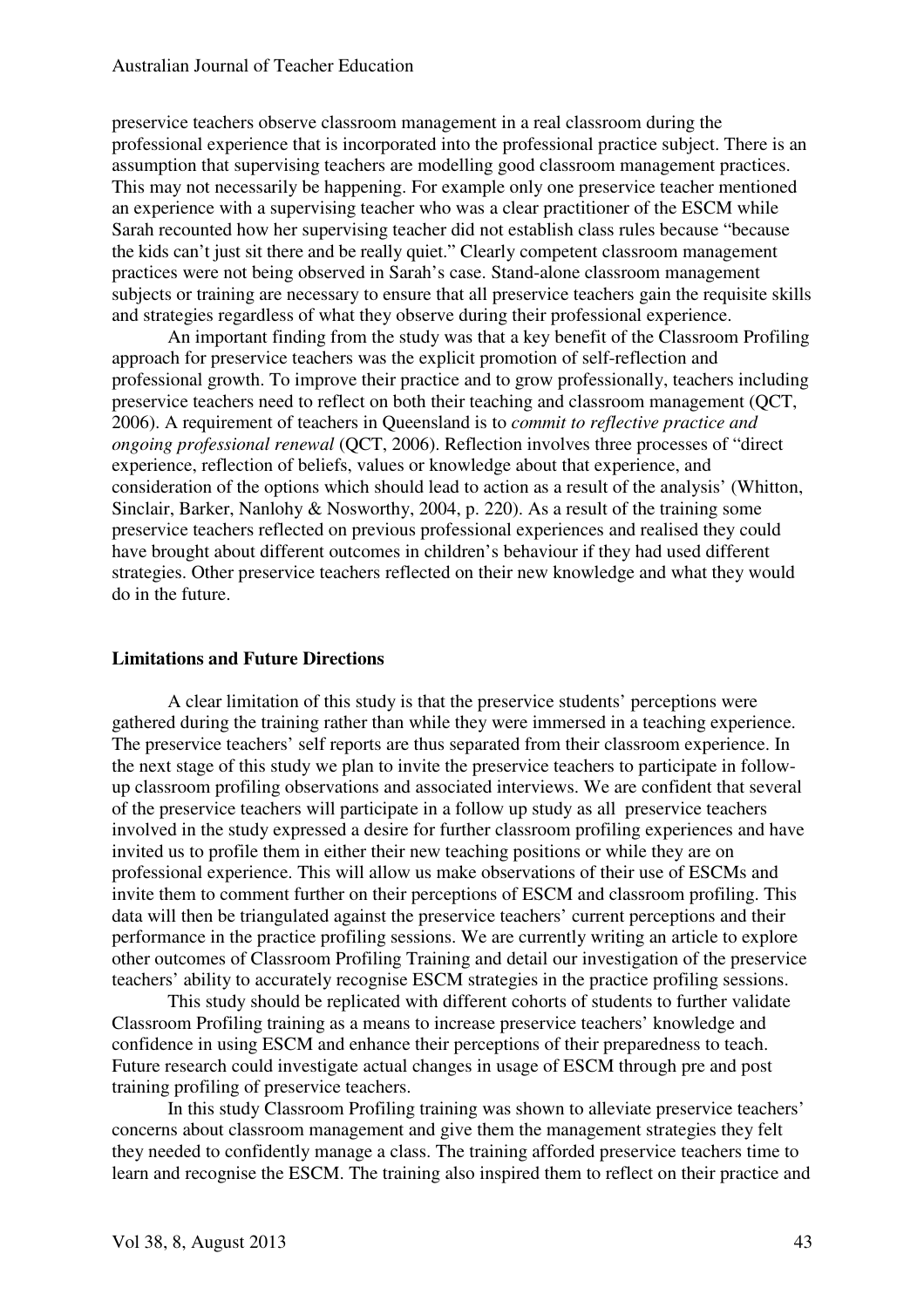grow professionally. Classroom Profiling training may be considered an appropriate model for a standalone classroom management subject that enhances preservice teachers' preparedness and confidence to manage a classroom.

# **References**

- AEU (Australian Education Union). (2009). *New educators survey 2008.* Retrieved from http://www.aeufederal.org.au/Publications/2009/Nesurvey08res.pdf
- Arbuckle, C., & Little, E. (2004). Teachers' perceptions and management of disruptive classroom behaviour during the middle years (years five to nine). *Australian Journal of Educational & Developmental Psychology*, *4*, 59-70.
- Australian Institute for Teaching and School Leadership. (2011). *Australian professional standards for teachers*. Retrieved from http://www.teacherstandards.aitsl.edu.au/
- Bandura, A. (1997). *Self-efficacy. The exercise of control.* NewYork: W. H. Freeman & Co.
- Beaman, R., & Wheldall, K. (2000). Teachers' use of approval and disapproval in the classroom. *Educational Psychology*, *20*(4), 431-446.
- Bromfield, C. (2006). PGCE secondary trainee teachers & effective behaviour management: An evaluation and commentary. *Support for Learning*, *21*(4), 188-193.
- Brophy, J. (1988). Educating teachers about managing classrooms and students. *Teaching & Teacher Education, 4*(1), l-18*.*
- Cheng, M. M-H., & Cheung, W-M. (2004). Comparing perceptions: The competence of novice teachers and the expectations of school principals, *Asia Pacific Education Review*, 5(2), 188-199.
- Clunies‐Ross, P., Little, E., & Kienhuis, M. (2008). Self‐reported and actual use of proactive and reactive classroom management strategies and their relationship with teacher stress and student behaviour. *Educational Psychology, 28*(6), 693-710
- Coalition for Psychology in Schools and Education. (2006). *Report on the teacher needs survey.* Washington, D.C.: American Psychological Association, Center for Psychology in Schools and Education.
- Darling-Hammond, L. (2010).Teacher education and the American future. *Journal of Teacher Education, 61*(1-2), 35-37.
- Denscombe, M. (2007). *The good research guide for small-scale social research projects*.  $(3<sup>rd</sup>$  ed.). Berkshire, England: Open University Press.
- Department of Education, Training and Employment. (2012). *Essential skills of classroom management*. Retrieved from

http://education.qld.gov.au/studentservices/behaviour/bm-essentialskills.html Education Queensland. (2012). *Classroom Profiling*. Retrieved from

http://www.classroomprofiling.com

- Emmer, E.T. (1987). Classroom management and discipline. In V. Richardson-Koehler & D.C. Berliner (Eds.), *Educators' handbook: A research perspective* (pp. 233-258). White Plains, NY: Longman.
- Emmer, E.T., & Stough, L.M. (2001). Classroom management: A critical part of educational psychology, with implications for teacher education. *Educational Psychologist*, *36*(2), 103-112.
- Evertson, C. M., & Weinstein, C. S. (2006). *Handbook of classroom management: Research, practice, and contemporary issues.* Mahwah, NJ: Erlbaum.
- Fereday, J., & Muir-Cochrane, E. (2006). Demonstrating rigor using thematic analysis: A hybrid approach of inductive and deductive coding and theme development.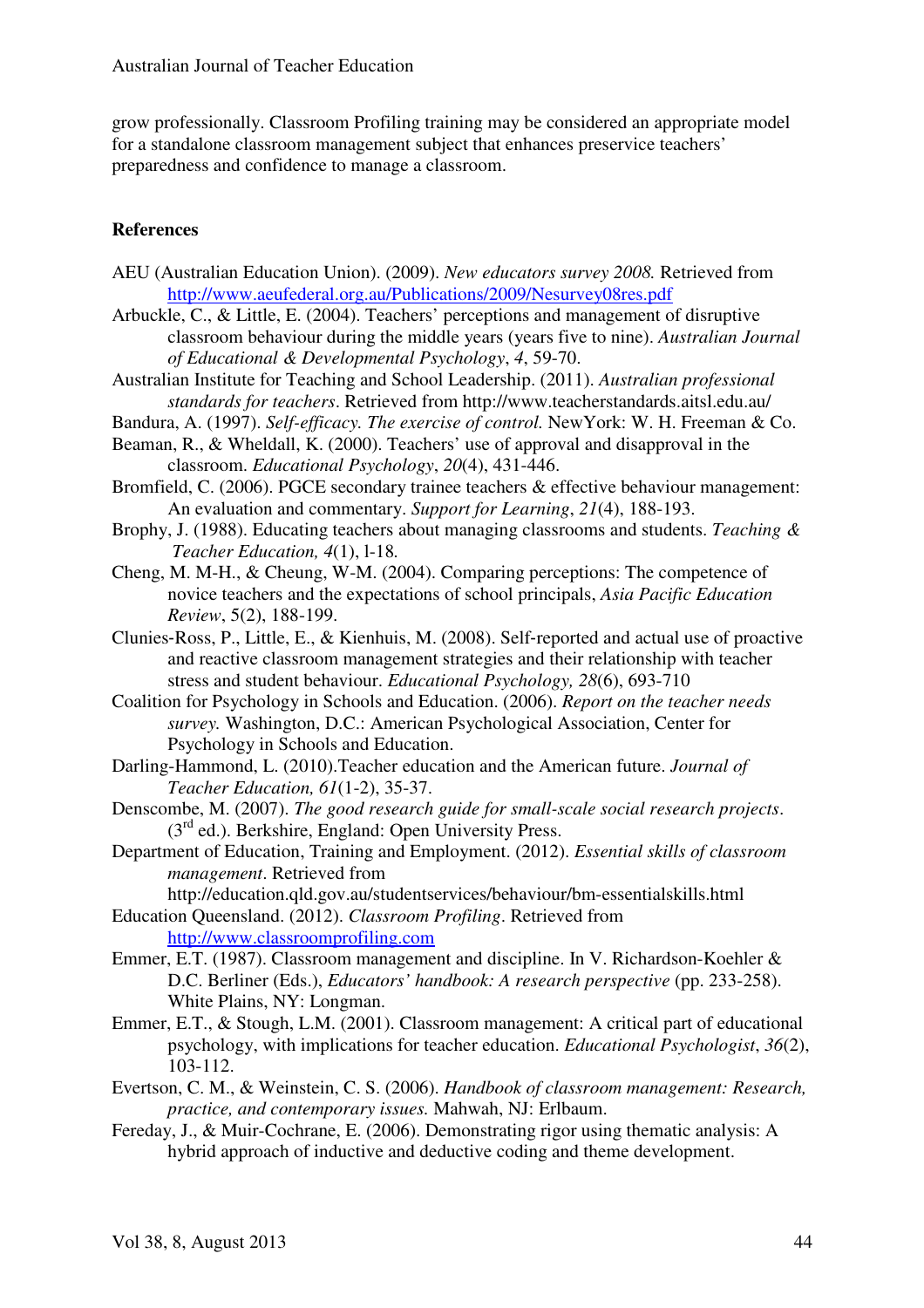*International Journal of Qualitative Methods*, *5*(1). Retrieved from http://www.ualberta.ca/~iiqm/backissues/5\_1/PDF/FEREDAY.PDF

- Giallo, R., & Little, E. (2003). Classroom behaviour problems: The relationship between preparedness, classroom experiences, and self-efficacy in graduate and student teachers. *Australian Journal of Educational & Developmental Psychology, 3*, 21-34.
- Geving, A. M. (2007). Identifying the types of student and teacher behaviours associated with teacher stress. *Teaching and Teacher Education, 23*(5), 624–40.
- Huntly, H. (2008). Teachers' work: Beginning teachers' conceptions of competence. *The Australian Educational Researcher*, 35 (1), 125-145.
- Ingersoll, R., & Smith, T. (2003). The wrong solution to the teacher shortage. *Educational Leadership*, *60*(8), 30-33.
- Ingvarson, L., Beavis, A. & Kleinhenz, E. (2004). *Teacher education courses in Victoria: Perceptions of their effectiveness and factors affecting their impact*. Retrieved from http://research.acer.edu.au/teacher\_education/4
- Jones, V. (2006). How do teachers learn to be effective classroom managers? In C. M. Evertson & C. S. Weinstein (Eds), *Handbook of classroom management. Research, practice, and contemporary issues* (pp. 887-908). Mahwah, NJ: Lawrence Erlbaum.
- Kafman, D., & Moss, D. M. (2010). A new look at preservice teachers' conceptions of classroom management and organisation: Uncovering complexity and dissonance. *The Teacher Educator, 45*(2), 118-136.
- Lewis, R., Romi, S., Qui, X., & Katz, Y. J. (2005). Teachers' classroom discipline in Australia, China and Israel. *Teaching and Teacher Education*. *21*(6), 729 -741.
- Landau, B. E. (2001, April). *Teaching classroom management: A stand-alone necessity for preparing new teachers.* Paper presented at the Annual meeting of the American Educational Research Association, Seattle, WA.
- Liu, X. S., & Meyer, J. P. (2005). Teachers' perceptions of their jobs: A multilevel analysis of the teacher follow-up survey for 1994-95. *Teachers College Record, 107*(5), 985- 1003.
- Maskan, A. K. (2007). Pre service science and math teachers' difficulties in disruptive behaviour and class management. *International Journal of Educational Reform, 16*(4), 336-349.
- McCormick, J & Shi, G. (1999). Teachers' attributions of responsibility for their occupational stress in the People's Republic of China and Australia. *British Journal of Educational Psychology,* 69(3), 393-407.
- McKenzie, P., Rowley, G., Weldon, P., & Murphy, M. (2011). *Staff in Australia's schools 2010: Report prepared for the Department of Education, Employment and Workplace Relations.* Melbourne: Australian Council for Educational Research (ACER).
- McNally, J., I'anson, J., Whewell, C., & Wilson, G. (2005). 'They think that swearing is okay': First lessons in behaviour management. *Journal of Education for Teaching*, *31*(3), 169-185.
- OECD (Organisation for Economic Co-operation and Development). (2009). *Creating Effective Teaching and Learning Environments: First Results from TALIS. Retrieved from http://www.oecd.org/education/preschoolandschool/43023606.pdf*
- Oliver, R. M., & Reschly, D. J. (2007). *Effective classroom management: Teacher preparation and professional development.* TQ Connection Issue Paper on improving student outcomes in general and special education. Washington: National Comprehensive Centre for Teacher Quality. Retrieved from http://www.tqsource.org/topics/effectiveClassroomManagement.pdf